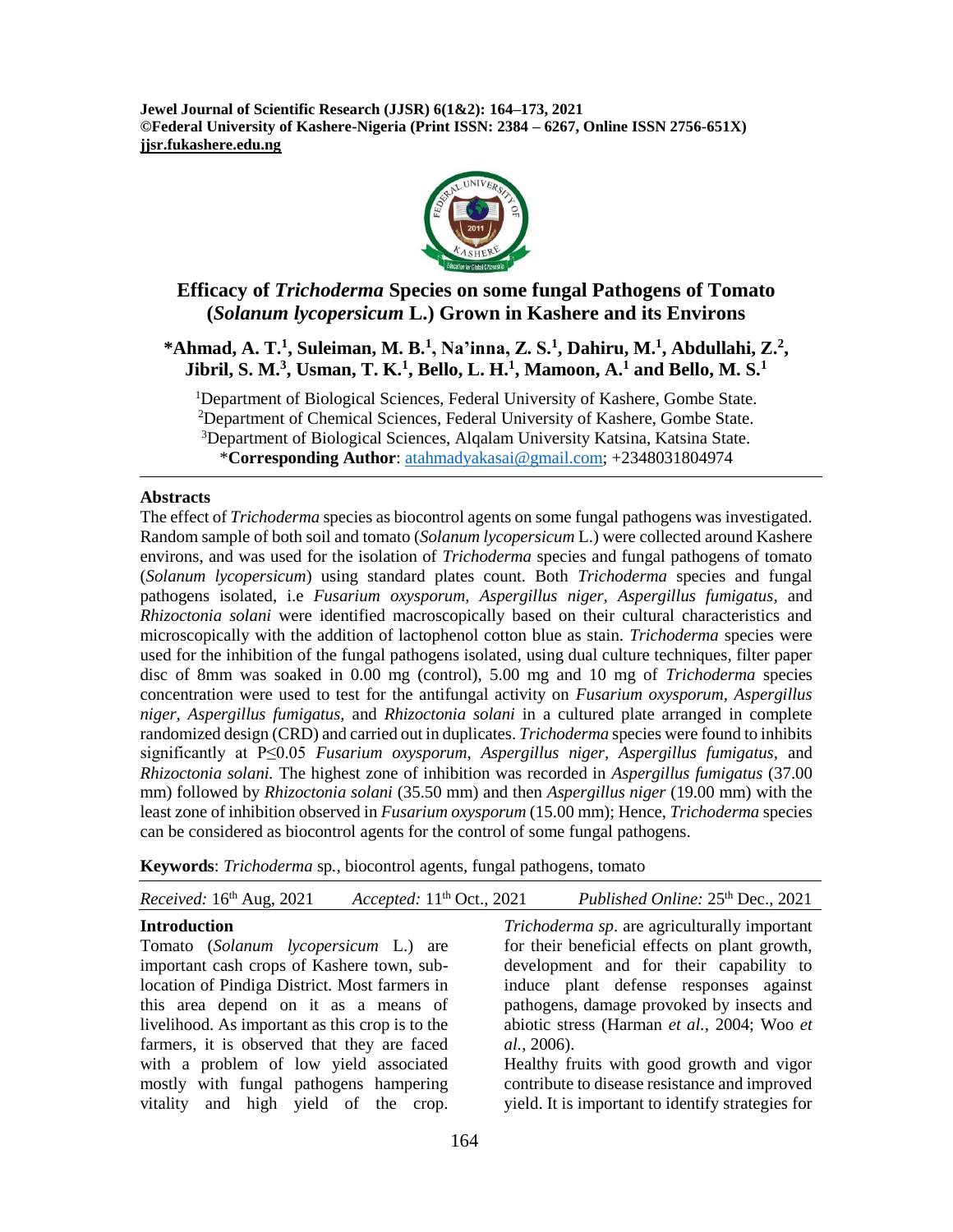improved growth, vigor and disease resistance. *Trichoderma sp*. are known to promote growth and resistance to diseases in plants. There is immediate potential for the farmer to use microbial inoculants such as *Trichoderma sp*. especially when the seedlings are raised in the nursery beds and are later transplanted in the field. Adding microbial growth and biocontrol agents to the roots of transplants is an effective and inexpensive means to provide a more vigorous transplant with disease protection when it is transplanted into the field (Lo and Lin, 2002; Harman *et al*., 2004).

Furthermore, the use of these microorganisms as biocontrol agents and biofertilizers is a major step towards moving away from dependency on chemical inputs to enhance growth and control plant diseases. The demand for alternatives to chemical control is becoming stronger owing to concerns about safety and environmental impact of chemicals (Tucci *et al.,* 2011; Benıtez *et al.,* 2004). It is therefore, justified to use *Trichoderma* sp. as biocontrol agents. *Trichoderma* is one of the most common filamentous imperfect saprophytic fungi present in all sort of agricultural soil and in other habitats such as decaying substrates and rhizosphere ecosystem. It is a fast growing, light to dark green coloured, potent biocontrol agent and used against plant diseases of various crops (Agrios, 2005). There are several different types of species that have been isolated and identified from different substrates worldwide (Harman, 2000).

Several workers have reported that species of *Trichoderma* can be utilized for multipurpose in the areas of crop production viz., promoting plant growth (Harman *et al.,* 2004; Ozbay and Newman, 2004), improving nutrient uptake and as well as heightened plant defense levels against biotic and abiotic stress (Howell, 2003) and protection viz., controlling soil-borne (Ozbay and Newman, 2004; Montealegre *et al.,* 2005; Ngo *et al.,*  2006), air-borne (Elad, 2000) and postharvest diseases in a wide range of crops by different mechanisms.

Tomato (*Solanum lycopersicum* L.) belongs to the *Solanaceae* family and it is relatively short duration crop which gives a high yield, and is economically attractive. It is grown extensively in many parts of Nigeria and almost all the year around. Nigeria ranks as the 13th largest tomato producing country in the world and second highest producer in Africa (FAO, 2011).

Tomatoes are one of the most widely cultivated vegetable crops in Africa. Its fruit is rich in vitamins and is therefore used in salads, cooked as a vegetable or made into tomato paste and tomato sauce. They are grown for home consumption and also as an important cash crop for both smallholders and medium scale commercial farmers. (Varela *et al.,* 2003).

The major constraints in tomato production in this country are due to inadequate supply of good quality seeds, inadequate storage facilities, lack of proper diseases and pests' management and lack of sufficient processing facilities (Ugonna *et al.,* 2015). Among all these constraints, lack of poor managements of pests and diseases are major concern leading to low production of this vegetable crop in the Northern part of the country.

Tomato is incited by taxonomic diverse groups of phytopathogens among which are fungi, bacteria, viruses and parasitic nematodes (Agrios, 2005). There are about 200 known diseases of tomato, of which 30 are economically important. Among the diseases of this crop, fungal diseases are economically important and the most common diseases in vegetable production throughout the world (Kutama *et al.,* 2007; Shehu *et al.,* 2014; Sobia *et al.,* 2016).

Biological control is a safe method to reduce plant disease incidence without collateral damages to the environment and to human health induced by synthetic chemicals (Tucci *et al.,* 2011). Some microorganisms, such as fungi belonging to the genus *Trichoderma,* are used as biocontrol agents (BCAs) to antagonize plant pathogens through a series of mechanisms including competition for nutrients and space, fungistatic, antibiosis and modification of the rhizosphere (Benıtez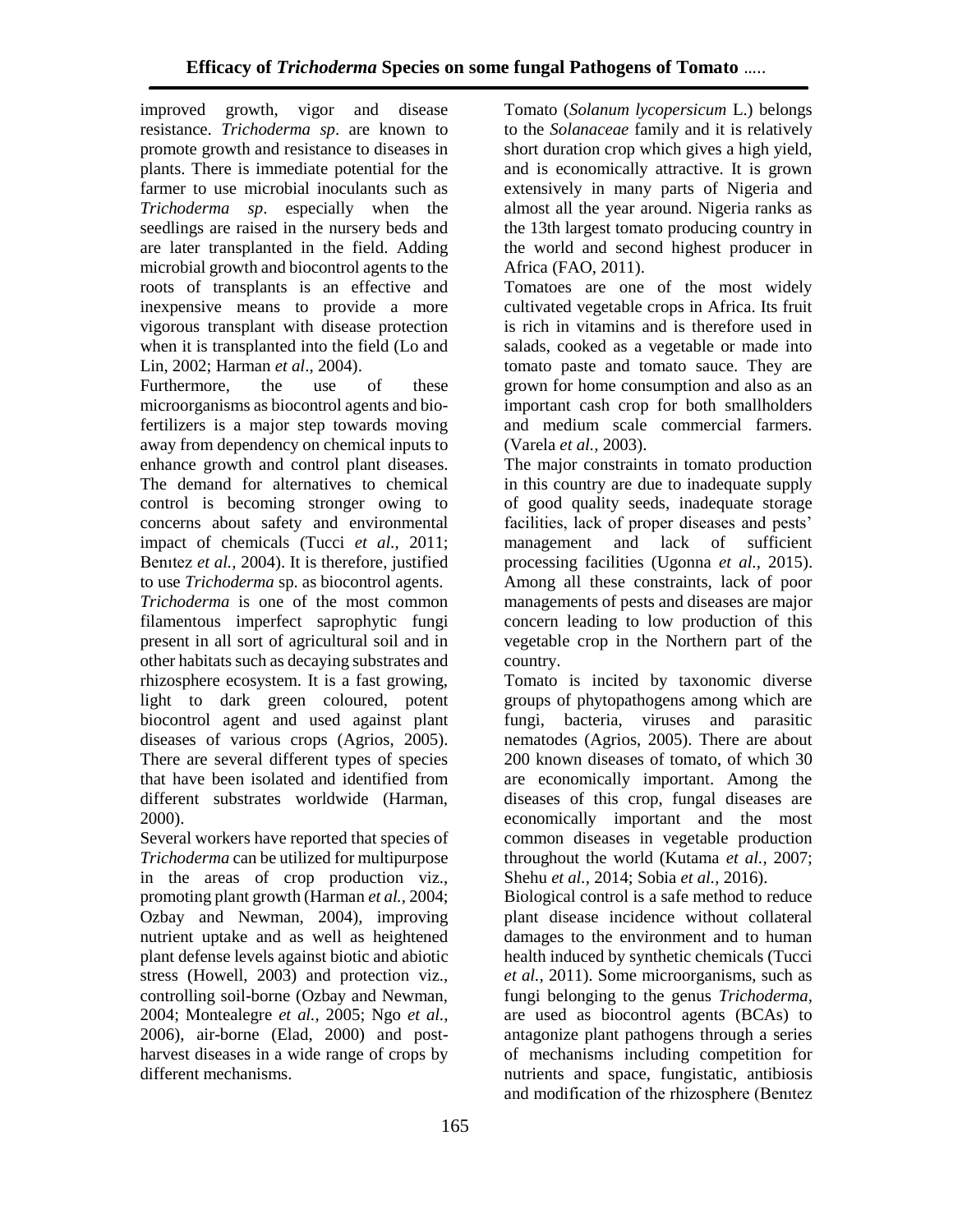*et al.,* 2004). *Trichoderma* sp*.* are agriculturally important for their beneficial effects on plant growth, development and for their capability to induce plant defense responses against pathogens, damage provoked by insects and abiotic stress (Harman *et al.,* 2004; Woo *et al.*, 2006). For this reason, they are a major source of many biofungicides and biofertilizers (Verma *et al.,* 2007; Kaewchai *et al.,* 2009).

Chemical control is one of the most common methods and frequently used by farmers for the management of plant diseases. However, synthetic chemicals are highly toxic, hazardous and have negative impacts on the ecosystem including non-target organisms (Agrios, 2005). The massive and everincreasing application of synthetic chemicals for plant pest control causes serious problems to both human health and the environment (Budnik and Baur, 2009; Debenest *et al.,* 2010). In this context, the use of biological control agents (BCAs) as an alternative to conventional practices for disease management is a declared objective of agricultural politics throughout the world. Many biopesticide and biofertilizer products are now available in the market, the majority of which are based on beneficial symbionts of the genus *Trichoderma* (Woo *et al.,* 2006). These fungi are well known for their ability to kill plant pathogens (Benitez *et al.,* 2004; Verma *et al.,* 2007), as well as to promote plant growth and resistance against biotic and abiotic stresses (Shoresh *et al.,* 2010).

The excess use of chemical pesticides not only polluted the environment but also deteriorated the overall fertility of the soil. There can be benefits using pesticides at initial level but later use can counterproductively increase pest resistance and kill the natural enemies of pests and also adversely affect the fertility of soil. In turn, bio-pesticides not only increase the fertility of soil, but also are eco-friendly and do not affect the other beneficial microorganisms. The pathogenic fungi are considered natural mortality agents and environmentally safe bio-pesticides. Bio-pesticides are more effective than chemical pesticides in long term use, and also cost effective (Mehta *et al.*,

2012). This research aims to determine the efficacy of *Trichoderma* sp*.* on fungal pathogens of tomato (*Solanum lycopersicum*  L.*)* grown around Kashere and Environs.

# **Materials and Methods**

### *Study Area*

The area of this study is Kashere, a town in Akko Local Government Area, Gombe State. It is located on Latitude  $9^0$  46' 0" N and longitude  $10^0$  57' 0" E. Elevation of about 431 m above sea level. It has an estimated area of  $427 \text{ km}^2$  (158 sq. km) and a population of 7,715 as at 2006 census (NPC, 2006). The population and activities of Kashere town increased in the last 12 years which may be due to the establishment of the new Federal University. The people are predominantly farmers and traders (Ntekim and Oraulike, 2004). The experiment was carried out in Biological Science Laboratory, Federal University of Kashere, Gombe State.

## **Samples Collection**

### *Collection of Tomato Samples*

Twenty (20) Samples of infected tomatoes were collected from farm field around Kashere and transported to the Biological Science Laboratory, Federal University of Kashere in a sterile polythene bag for fungal pathogens isolation.

#### *Collection of Soil Samples*

Ten (10) soil samples were collected around the rhizosphere of ten (10) different plants randomly within the campus of Federal University of Kashere. The soil samples were taken from a depth of 15 cm with a horizontal distance of 120 cm using a soil augur of the length of 2.5 m and diameter of 1.9 cm. Approximately 400 g of the soil samples were collected around each plant and then placed into sterile polythene bags, labeled with the information of the collection site. date and place then transported to the Biological Science Laboratory, Federal University of Kashere. The samples were then homogenized and spread on paper to remove plant materials then stored at 4<sup>0</sup>C in a refrigerator before further analysis (O'Donovan *et al.,* 2013).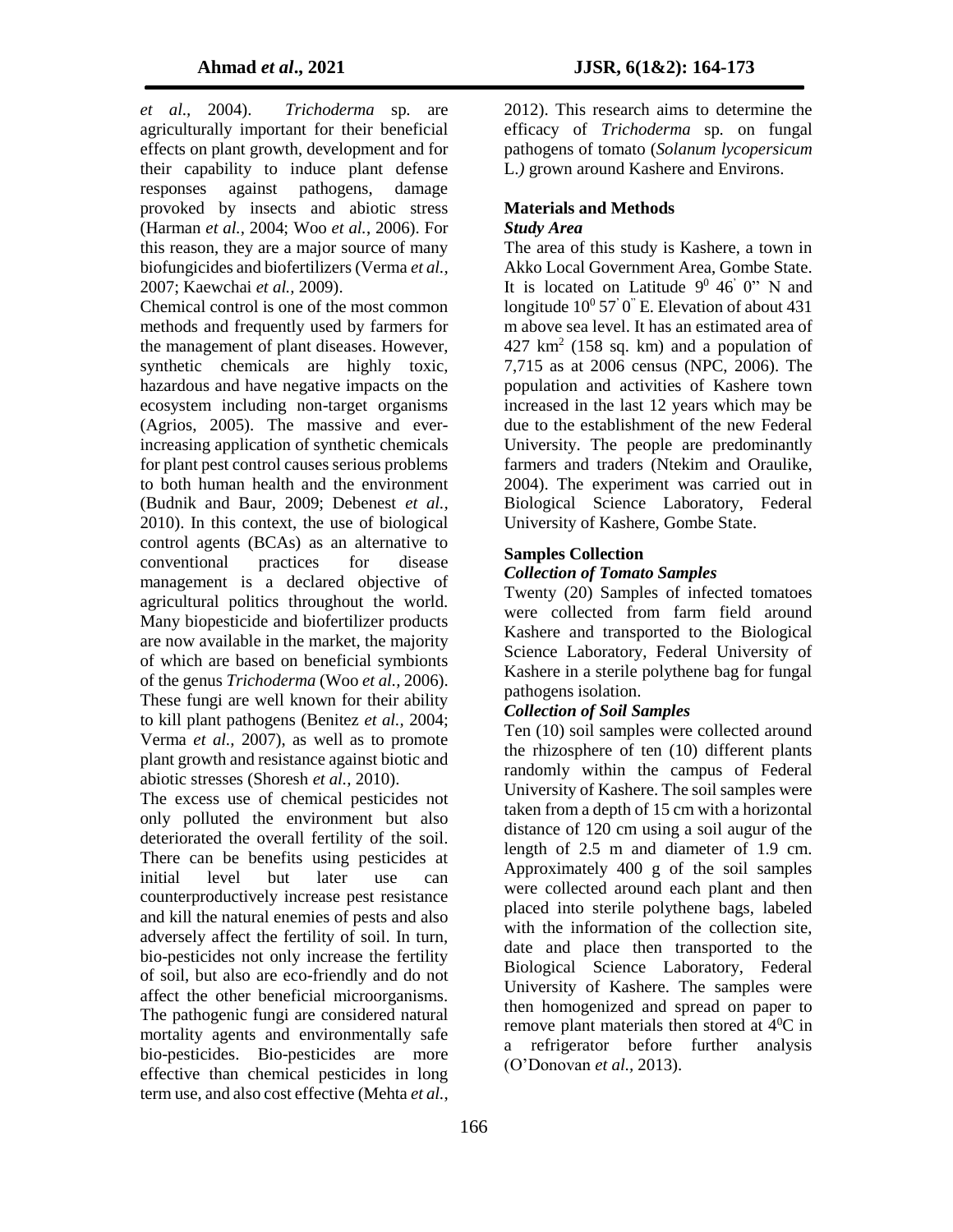#### **Materials Sterilization**

Different laboratory apparatuses were used for this research; the apparatus was washed with detergent, rinsed with clean water and then dried. This was then followed with a proper sterilization in a hot air oven at high temperature of about  $160^0C$  for 1 hour. This apparatus includes petri dishes, test tubes, pipettes, conical flask and universal bottles.

## **Serial Dilution and Sample Preparation** *Serial Dilution of Tomato Samples*

Ethanol (70%) was used to disinfect the surface of the work bench. About 1 g of the infected tomato fruit was cut using a sterile razor blade from each of the samples and it was transferred separately into a sterile motor and pestle, where distilled water was added and the sample was then crushed. 1 mL of each sample was added into a sterile test tube containing 9 mL of distilled water to make a suspension, each of the sample was then shaken vigorously and allowed for 15 min. 1 mL from each of the mixture in the test tubes was transferred to 9 mL of distilled water in another test tube with the help of a sterile pipette to make  $10^{-2}$  and this procedure was repeated until 10-5 was made (Oprin *et al.,* 2017).

## *Serial Dilution of Soil Samples*

Ethanol (70%) was used to disinfect the surface of the workbench. Ten grams  $(10 g)$ of each of the soil samples collected was weighed out and placed into a sterile conical flask then 100 mL of distilled water was added into the conical flask to have a mixture, then 1 mL of the soil mixture was transferred into a test tube containing 9 mL of distilled water using a sterilized pipette, creating  $10^{-3}$ of each of the sample. The sample solution in the test tube was homogeneously mixed and labeled properly with an appropriate dilution (O'Donovan *et al.,* 2013).

### **Media Preparation**

#### *Media Preparation for Tomato Fungal Isolates*

The media used for the isolation and characterization of fungal pathogens of tomato was Potatoes Dextrose Agar (PDA) where 39 g was dissolved in 1000 mL of distilled water and autoclaved at  $121\textdegree$ C for 15

minutes as describe by the manufacture company.

*Media Preparation for Soil Sample Isolates* The media used for the isolation and characterization of *Trichoderma sp*. was Potatoes Dextrose Agar where 39 g was dissolved in 1000 mL of distilled water and 0.02 g/L of Rose Bengal was added to the Agar and autoclaved at  $121\textdegree$ C for 15 minutes. After autoclaving, the media was allowed to cool for some minutes, then 0.3 g/L of chloramphenicol and 0.1 g/L of streptomycin were added and mixed thoroughly. Rose Bengal was chosen due to its antifungal and antibacterial action, Streptomycin was used for rose Bengal resisting bacteria and Chloremphenicol for its broad-spectrum of antibacterial action (Vargas, 2006).

#### **Inoculation and Incubation**

#### *Inoculation and Incubation of Tomato Sample*

One (1) mL of the aliquot from each of the serial dilution of the Tomato samples were added in to bottles containing PDA media. Each of the inoculum was then poured in to 9 cm diameter sterile petri dishes at 10 mL per plate in two duplicates. The plates were allowed to solidify and then incubated at 27<sup>0</sup>C for 7 days (Oprin *et al.,* 2017).

*Inoculation and Incubation of Soil Sample* One (1) mL of the aliquot from each of the serial dilution of the soil samples were added in to bottles containing the prepared media (PDA) in which Chloramphenicol, Streptomycin and Rose Bengal were added. Each of the inoculum was then poured in to 9 cm diameter sterile petri dish at 10 mL per plate in triplicate plates and allowed to solidify and later incubated at  $27^{\circ}$ C for 7 days (Vargas, 2006).

## **Identifications of The Isolates**

## *Identifications of Tomato Fungal Isolate*

Characterization and identification of the tomato fungal isolates was achieved by morphological examination of the colonies on the plate (macroscopic) for colonial appearance, size, elevation, form, edge, consistency, color, opacity and pigmentation, the isolates were identified and characterized based on their cultural characteristics. Microscopic identification of the tomato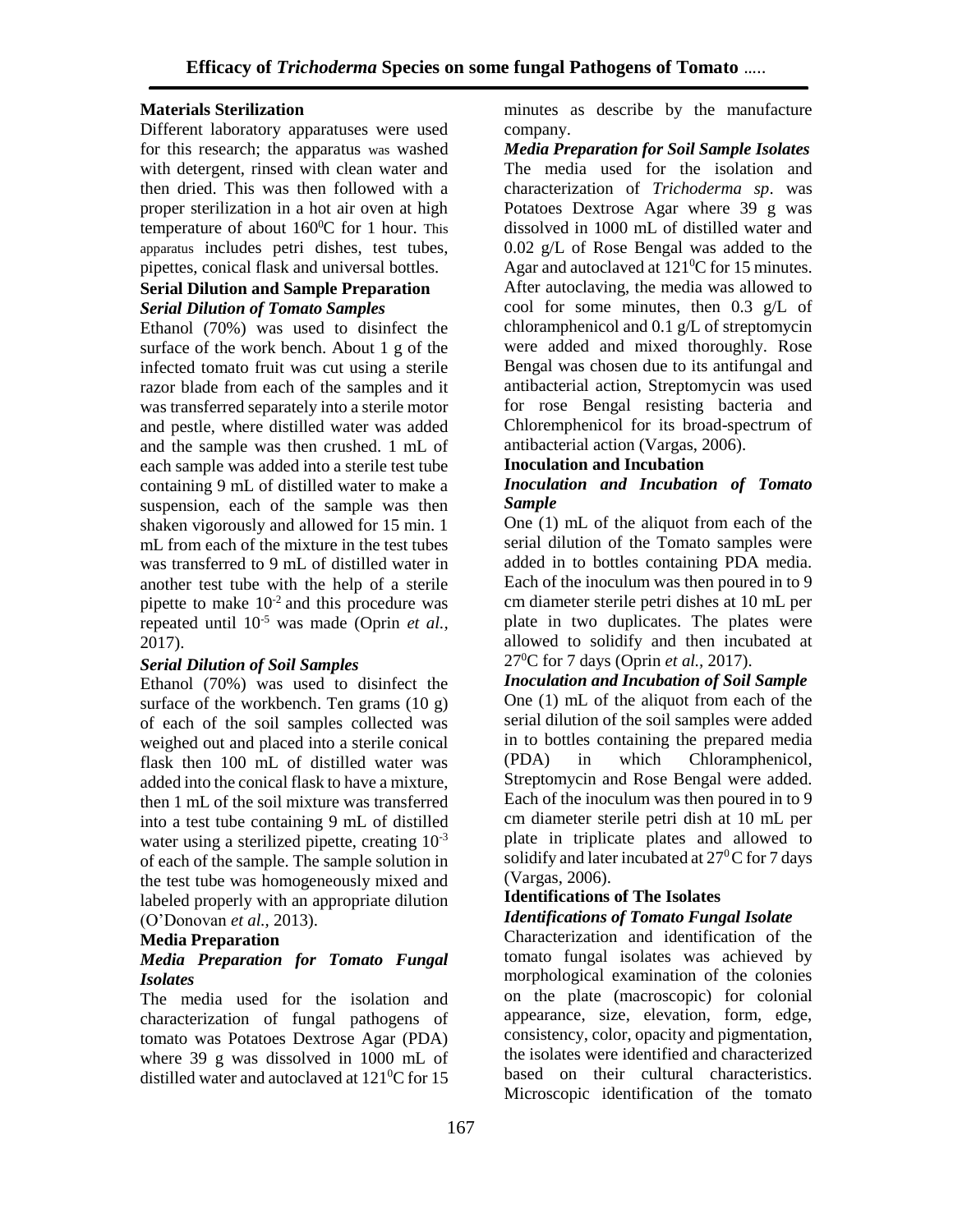fungal isolates was also carried out where a little portion of the fungal growth was picked using sterile wire loop and placed on a clean glass slide, a drop of Lactophenol cotton blue was added, the speck was emulsified on the slide and viewed under microscope at X10 and X40 0bjective lens (Oprin *et al.,* 2017).

## *Identifications of the Soil Fungal Isolates*

Characterization and identification of the soil fungal isolates was also achieved by morphological examination of the colonies on the plates (macroscopic) for colonial appearance, size, elevation, form, edge, consistency, color, opacity and pigmentation, the isolates were identified and characterized based on their cultural characteristics. Microscopic identification of the soil isolates was carried out using lactophenol blue staining. A little portion of the fungal growth was picked and placed on a clean glass slide, and a drop of Lactophenol cotton blue was added, the speck was emulsified on the slide and viewed under microscope at X10 and X40 0bjective lens (O'Donovan *et al.,* 2013). *Antagonistic effect of the Trichorderma* **sp***. on the fungal pathogens* 

Dual culture technique was used for this study where eight (8) mm disc of *Trichoderma sp*. were prepared and placed at the center of the plate culture medium streaked with the different fungal pathogens isolated from the tomato samples. Duplicated plates of this method containing two different concentrations of *the Trichoderma sp*. (5 mg

and 10 mg) and a control (0 mg) for each of the differently isolated fungi were maintained and incubated at 27<sup>0</sup>C for 7 days (Oprin *et al.*, 2017).

## *Measurement of Zones of Inhibition*

After seven days of incubation, the cultures were brought out and different zone of inhibitions were noticed and a ruler was used to measure the diameter of the zone of inhibition both horizontally and vertically and the results in millimeter was recorded for all the test plates (Oprin *et al.,* 2017).

#### **Results**

The selective medium used in this work proved to be effective for the detection and identification of *Trichoderma sp*. The selective effect of this medium is based on the fact that *Trichoderma sp*. are relatively tolerant to high levels of rose-bengal, chloramphenicol and streptomycin and also has the capacity to grow and sporulate on media containing a low concentration of glucose. Their typical green color, which aided in their identification among other soilborne fungi clearly manifested. Satisfactory bacterial suppression was obtained by the addition of rose-bengal, chloramphenicol and streptomycin and also inhibition of the growth of other plant pathogenic fungi with the exception of some few *Rhizopus sp*. and *Mucor sp*. which naturally and usually spread over other fungal colonies.

**Table 1: Isolated Fungal species from Tomato Samples.**

| S/N            | <b>Tomato Samples</b> | <b>Fungal species</b>         |
|----------------|-----------------------|-------------------------------|
| -1             | TSKF1                 | Fusarium sp., Aspergillus sp. |
| 2              | TSKF <sub>2</sub>     | Sacchromycetes sp             |
| 3              | TSKF3                 | Rhizoctonia sp., Fusarium sp. |
| $\overline{4}$ | TSKF4                 | Sacchromycetes sp.            |
| 5              | TSKF <sub>5</sub>     | Aspergillus sp.               |
| 6              | TSKF <sub>6</sub>     | Aspergillus sp.               |
| 7              | TSKF7                 | <i>Fusarium</i> sp.           |
| 8              | TSKF <sub>8</sub>     | Rhizoctonia sp.               |
| 9              | TSKF9                 | <i>Fusarium</i> sp.           |
| 10             | TSKF <sub>10</sub>    | Aspergillus sp.               |
| 11             | TSKF 11               | Sacchromycetes sp.            |
| 12             | TSKF <sub>12</sub>    | Sacchromycetes sp.            |
| 13             | TSKF13                | <i>Fusarium</i> sp.           |
| 14             | TSKF <sub>14</sub>    | <i>Fusarium</i> sp.           |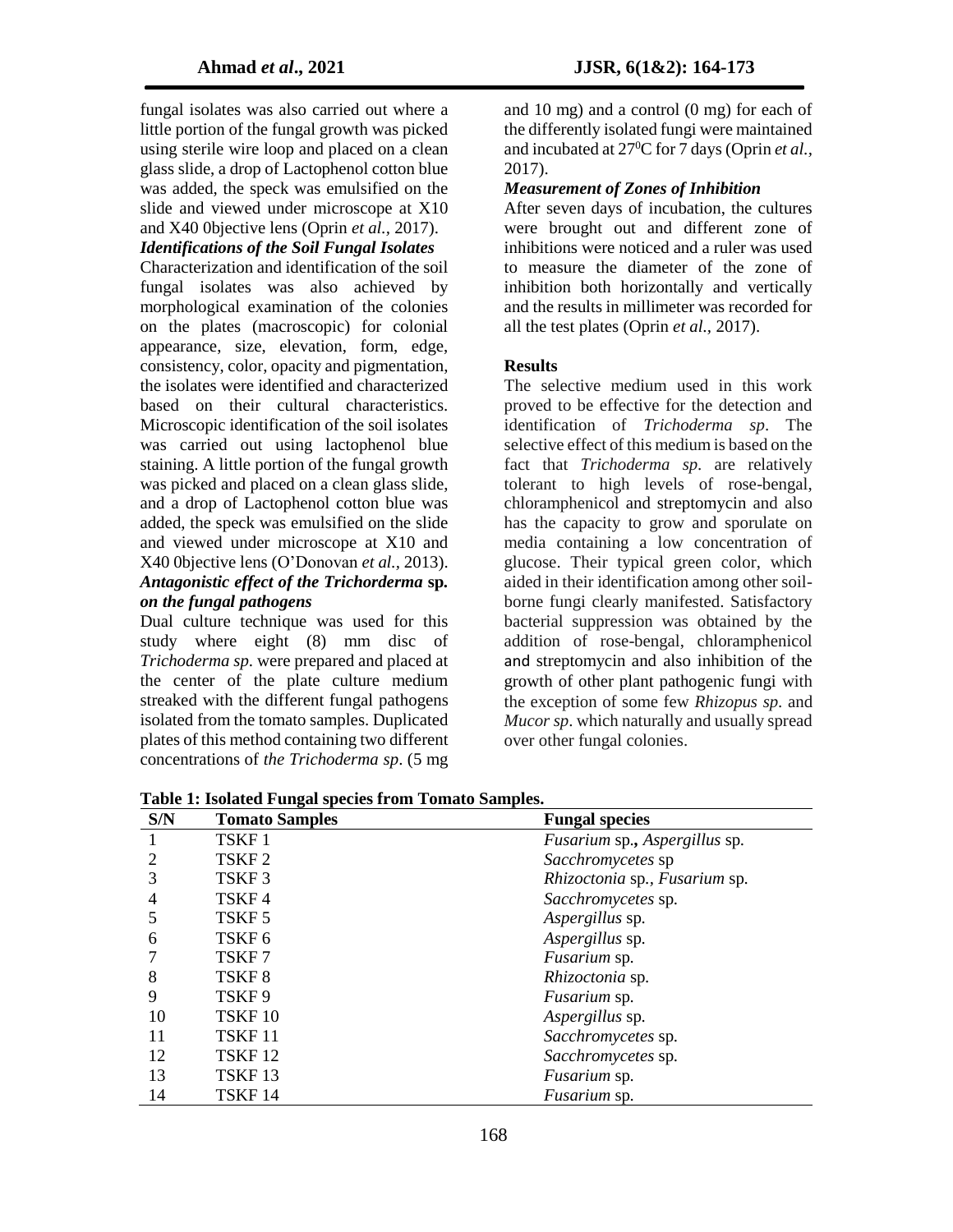# **Efficacy of** *Trichoderma* **Species on some fungal Pathogens of Tomato** …..

| 15 | TSKF 15            | <i>Fusarium</i> sp. |
|----|--------------------|---------------------|
| 16 | TSKF <sub>16</sub> | <i>Fusarium</i> sp. |
| 17 | TSKF <sub>17</sub> | <i>Fusarium</i> sp. |
| 18 | TSKF <sub>18</sub> | <i>Fusarium</i> sp. |
| 19 | TSKF <sub>19</sub> | Sacchromycetes sp.  |
| 20 | TSKF <sub>20</sub> | Sacchromycetes sp.  |
|    |                    |                     |

**Key:** TSKF=Tomato Sample Kashere Farm.

 $\overline{\phantom{a}}$ 

|  |  | Table 2: Macroscopic and Microscopic Identification of Fungal Pathogens of Tomato. |
|--|--|------------------------------------------------------------------------------------|
|  |  |                                                                                    |

| S/No           | <b>Macroscopic</b>                                                                                                                                      | <b>Stain used</b> | Microscopic                                                                                                                                        | <b>Organisms</b>         |
|----------------|---------------------------------------------------------------------------------------------------------------------------------------------------------|-------------------|----------------------------------------------------------------------------------------------------------------------------------------------------|--------------------------|
|                |                                                                                                                                                         |                   |                                                                                                                                                    | <b>Identified</b>        |
| 1              | The colony was pink<br>with white patch on the<br>surface and on the<br>reverse side was brown<br>in coloration on PDA.                                 | Lactophenol blue  | The macroconidia<br>are canoe shape<br>multiseptate which<br>contain 3-6<br>septations and<br>slightly pointed at the<br>end.                      | Fusarium oxysporum       |
| $\overline{2}$ | The colony was white<br>with cottony surface<br>and on the reverse side<br>is brown in coloration<br>on PDA                                             | Lactophenol blue  | Dark mycelium<br>hyaline, long<br>mycelium cell and<br>branched at the upper<br>part, no septation of<br>branches set off from<br>the main hyphae. | Rhizoctonia solani       |
| 3              | The colonies were<br>widely spread, black,<br>with smooth white<br>edges and spongy<br>surface densely packed<br>and brown on the river<br>side on PDA. | Lactophenol blue  | The conidiophore<br>was long, erected<br>from base to the<br>vesicle, smooth<br>walled, hyaline with<br>globes conodial head.                      | Aspergillus niger        |
| 4              | The colony was widely<br>spread, dark green with<br>white smooth edges and<br>spongy and brown on<br>the reverse side on<br>PDA.                        | Lactophenol blue  | The conidiophores<br>were long, narrow at<br>the base and broad<br>near the vesicle,<br>smooth wall hyaline.                                       | Aspergillus<br>fumigatus |

|  |  |  |  | Table 3: Collection and Identification of Trichoderma sp. |  |
|--|--|--|--|-----------------------------------------------------------|--|
|--|--|--|--|-----------------------------------------------------------|--|

| S/N            | <b>Site of Collection</b>                  | <b>Common Name</b>          | <b>Colony Colour</b> | <b>Organisms Identified</b>        |
|----------------|--------------------------------------------|-----------------------------|----------------------|------------------------------------|
|                | Mangifera indica                           | Mango                       | Dark green           | Trichoderma sp.                    |
| $\overline{2}$ | Chamaerops humilis                         | Fan palm                    | Dark green           | Trichoderma sp.                    |
| $\overline{4}$ | <i>Tamarindus indica</i><br>Cycas revolute | <b>Tamarin</b><br>Sago palm | Dark green<br>Green  | Trichoderma sp.<br>Trichoderma sp. |
|                | Adonsonia digitata                         | <b>Boabab</b>               | Dark green           | Trichoderma sp.                    |
|                |                                            |                             |                      |                                    |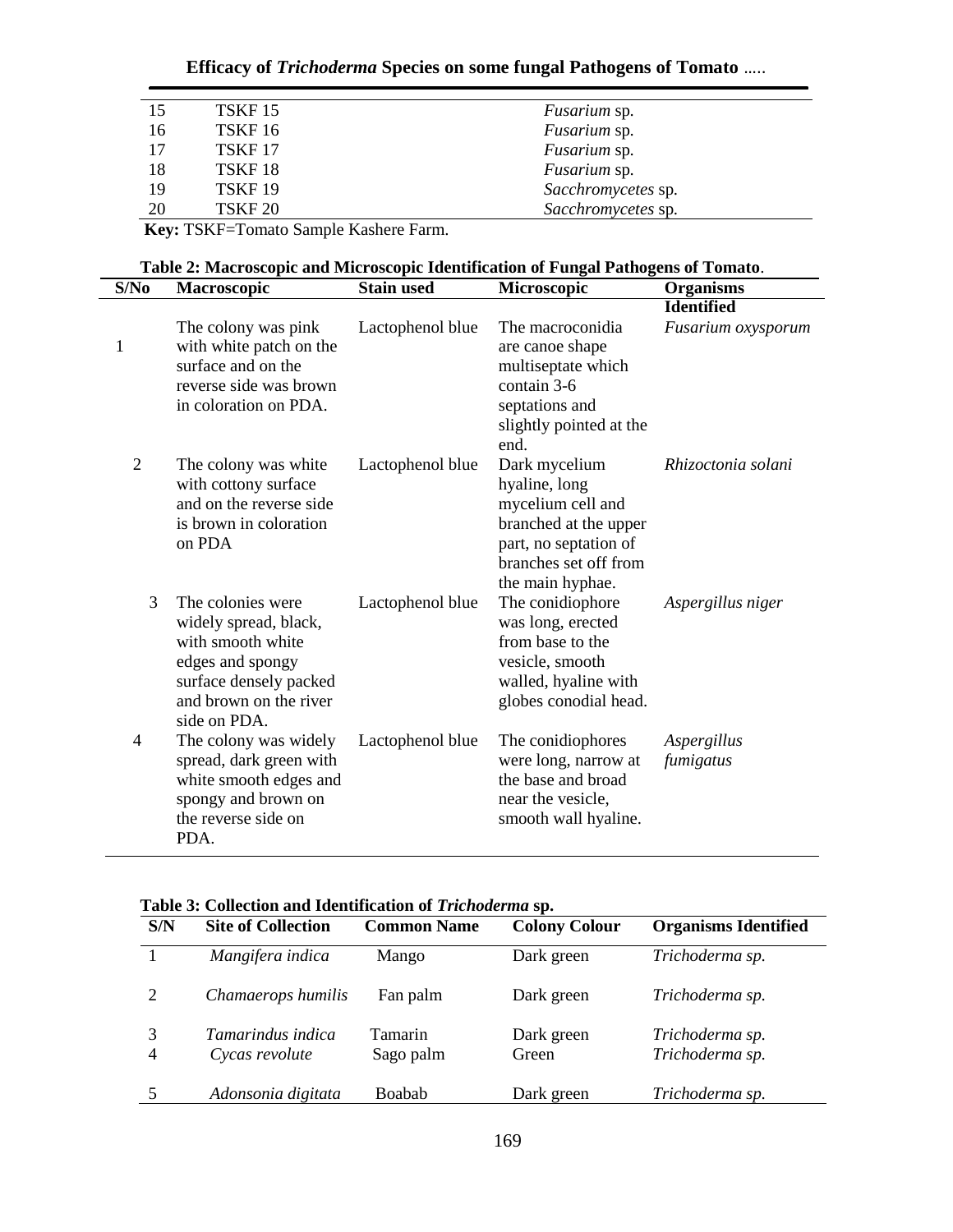| 6      | Litchi chinensis                     | Black coral    | White                   | Mucor sp.       |
|--------|--------------------------------------|----------------|-------------------------|-----------------|
| $\tau$ | Azadracta indica                     | Neem           | Black green             | Rhizopus sp.    |
| 8      | <b>Bougainvilliea</b><br>spectabilis | Boungainvillea | White                   | Mucor sp.       |
| 9      | Anageisus leocarpus                  | African birch  | Black and white<br>Edge | Aspergillus sp. |
| 10     | Vitellaria paradoxa                  | Shea butter    | Black green             | Rhizopus sp.    |



Figure 1: Different Zone of inhibition in millimeters at different concentrations of *Trichorderma sp*. on fungal pathogens of tomato.

KEY: Asp n = *Aspergillus niger*, Asf = *Aspergillus fumigatus*, Fus = *Fusarium oxysporum*, Rhi = *Rhizoctonia solani*

#### **Discussion**

Fungal species belonging to the genus *Trichoderma* are worldwide in occurrence and easily isolated from the soil. The potential of *Trichoderma* species as bioconrol agents against various plant diseases has been reported by several workers (Sundaramoorthy and Balabaskar, 2013; Sharon *et al.,* 2001). In the present investigation, fungal antagonist isolate caused highly significant reduction in fungal pathogens incidence under *in vitro*  conditions*.* The inhibitory effect of these

bioagents against tested pathogen was probably due to competition and antibiosis. Demands for *in vitro* effectiveness of *Trichoderma* against species of *Fusarium*  have been reported (Sundaramoorthy and Balabaskar, 2013). The antagonist *Trichoderma sp.* was reported to be equally antagonistic to *Fusarium sp.* under *in vitro*  conditions (Sundaramoorthy and Balabaskar, 2013). Sundaramoorthy and Balabaskar, 2013 reported that *Trichoderma* sp. successfully controlled *Fusarium* sp. on cotton, wheat and muskmelon. Sesame seeds treated with three isolates of *T*. *viride* reduced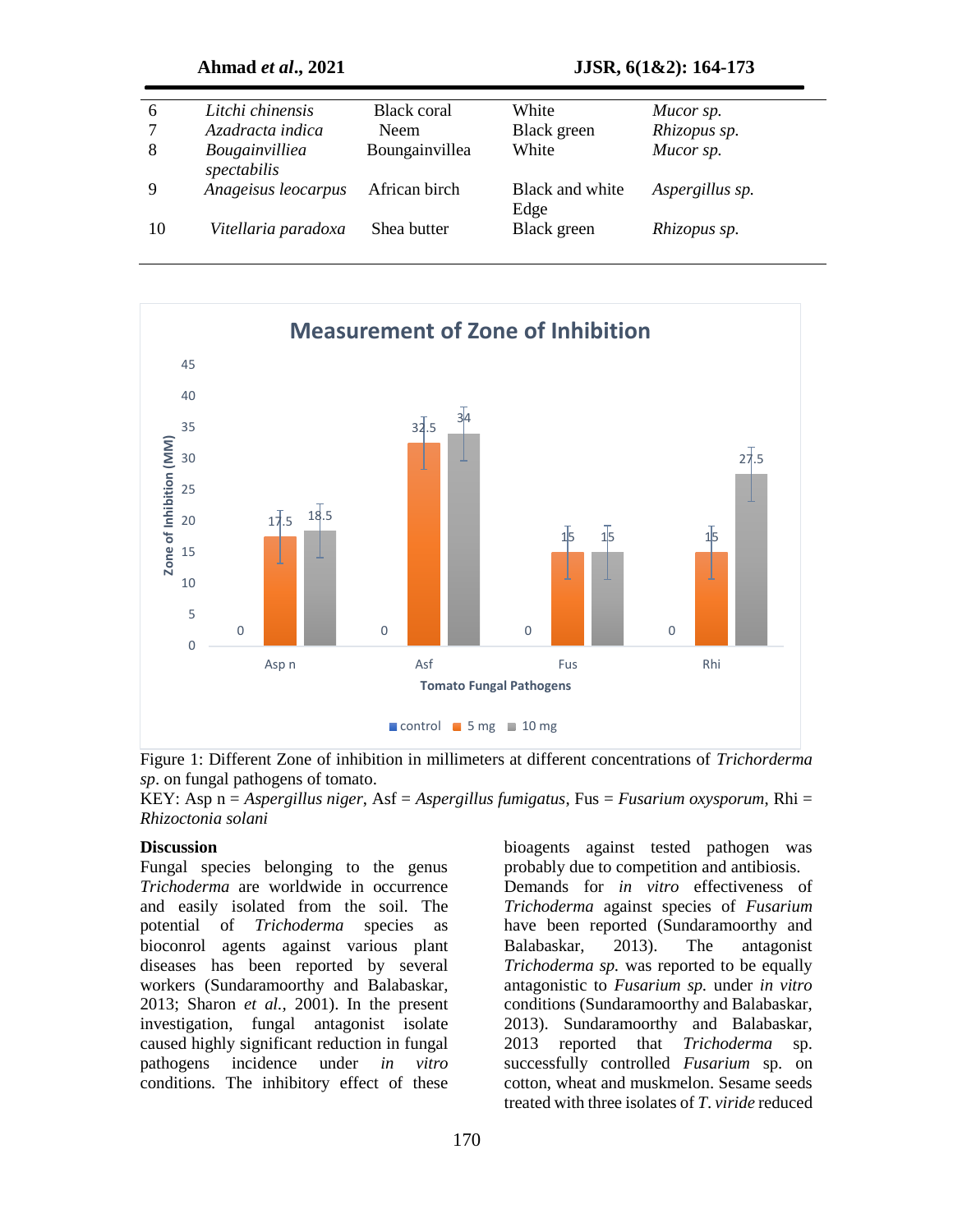the pre and post emergence damping-off caused by *R*. *solani* and *F. oxysporum*.

In the present investigation, the fungal pathogens of tomato were cultured and later sub-cultured to attain a pure culture, on introduction of *Trichoderma* sp*.*, the growth of tomato fungal pathogens dropped drastically in the cultured media at 10 mg and less at 5 mg concentration, these shows that at higher concentration of *Trichoderma*, inhibition of fungal pathogens was high.

However, this research is not in agreement with the report by Kucuk and Kivanc (2003) that none of the pathogens they tested were sufficiently inhibited by the filtrate of *T. harzianum* isolates, and that *R. solani* was the most sensitive plant pathogenic fungi against *Aspergillus fumigatus* found in this study.

Whereas, the result agreed with the report of Vargas (2006) that from all the media they evaluated, PDA was the most effective in the isolation of *Trichoderma* sp. and the use of biocides favoured its isolation from the soil. Chloramphenicol, Streptomycin and rose Bengal favoured the development of *Trichoderma* sp. and subsequently reduce that of the plant pathogenic fungi.

#### **Conclusion**

Based on the findings of this work we can conclude that *Trichoderma* species indicated strong inhibition to different fungal pathogens such as *Rhizoctonia solani, Fusarium oxysporum, Aspergillus niger*, and *Aspergillus fumigatus* and can equally be utilized as biocontrol agents for the manufacture of biopesticides to reduce the high rate of chemical toxicity to the soil environment as well as non-target organisms.

## **References**

- Agrios, G. N. (2005). Plant Pathology;  $5<sup>th</sup>$ edition. *Elsevier Academic Press, London, UK: 922*
- Akrami, M., Golzary, H. and Ahmadzadeh, M. (2011). Evaluation of Different Combinations of *Trichoderma* species for Controlling Fusarium Rot of Lentil. *Afr. J. Biotechnol.* 10(14): 2653–2658.
- Benítez, T., Rincón A. M., Codón, M. C. and Limón A. C. (2004). Biocontrol Mechanisms of *Trichoderma* strain; *Int. J. Micr.,* 7: 249-260
- Budnik, L. T. and Baur, X. (2009). The Assessment of Environmental and Occupational Exposure to Hazardous Substances by Biomonitoring. *Dtsch Arztebl. Int.* 106(6): 91–97.
- Kucuk, C. and Kivanc, M. (2003); Isolation of *Trichoderma* sp. and Determination of their Antifungal, Biochemical and Physiological Features; *Turk J Biol* 27: 247-253
- Debenest, T., Silvestre, J., Coste, M. and Pinelli, E**.** (2010). Effects of Pesticides on Freshwater Diatoms. *Rev. Environ. Contam. Toxicol.* 203: 87–103.
- Elad, Y. (2000). Biological Control of Foliar Pathogens by means of *Trichoderma harzianum* and Potential Modes of Action. *Crop Prot.* 19: 709-714.
- Food and Agriculture Organization of the United Nations (2011). FAOSTAT. Available at http:/faostat.fao.org
- Harman, G. E. (2000). Myths and Dogmas of Biocontrol: Changes in Perceptions derived from Research on *Trichoderma harzianum* T-22. *Plant Disease*, 84: 377-393
- Harman, G. E., Howell, C. R., Viterbo, A., Chet, I. and Lorito, M. (2004). *Trichoderma* species Opportunistic, avirulent Plant Symbionts. *Nat. Review Microbiol*, 2 (1): 43-56.
- Howell, C. R. (2003). Mechanisms Employed by *Trichoderma species* in the Biological Control of Plant Diseases: The history and evolution of current concepts. *American Phytopathol. Soc. Pl. Dis.* 87(1): 4–10.
- Mehta, J., Khandelwal, M., Datta, S., Naruka, R., Makhijani K., Sharma, G., Kumar, R. and Chandra, S. (2012). Isolation, Characterization and Biomass Production of *Trichoderma viride* using various Agro Products. *Adv. in Appl. Sc. Res.,* 3(6): 3950-3955
- Kaewchai, S., Soytong, K. and Hyde, K. D. (2009). Mycofungicides and Fungal Biofertilizers. *Rev., Crit. and New Ideas, Fungal Divers.* 38:25–50.
- Kutama, A. S., Aliyu, B. S. and Muhammed, I. (2007). Fungal Pathogens Associated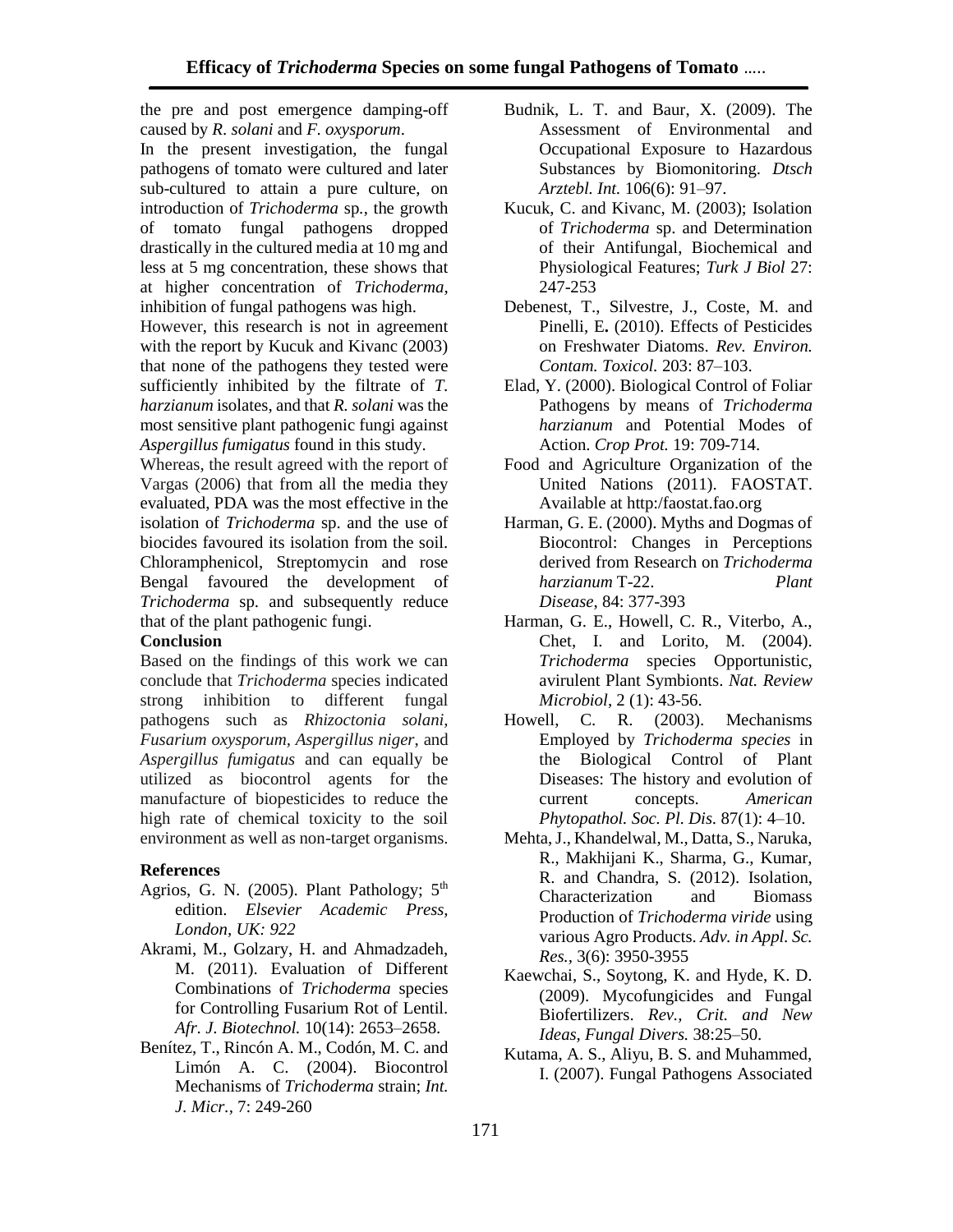with Tomato Wicker Storage Baskets. *Sc. W. J.*, 2: 345-220.

- Lo, C. T. and Lin, C. Y. (2002). Screening Strain of *Trichoderma* sp. For Plant growth Enhancement in Taiwan. *Planst. Pathol. Bull.* 11: 215-378.
- Luo, Y., Zhang, D. D., Dong, X. W., Zhao, P. B., Chen, L. L., Song, X. Y., Wang, X. J., Chen, X. L., Shi, M. and Zhang, Y. Z. (2010). Antimicrobial Peptaibols Induce Defense Responses and Systemic Resistance in Tobacco against Tobacco Mosaic virus; *FEMS Microbiol. Lett.* 313: 120–126
- Montealegre, J. R., Herrera, R., Velasquez, J. C., Silva, P., Besoain, X. and Perez, L. M. (2005). Biocontrol of root and crown rot in tomatoes under greenhouse conditions using *Trichoderma harzianum* and *Paenibacillus lentimorbus*. Additional effect of Solarization. *Elect. J. Biotech*. 8(3): 249-257*.*
- Ngo, B. H., Vu, D. N. and Tran, D. Q. (2006). Analyze Antagonist Effects of *Trichoderma s*p. for controlling Southern Stem Rot caused by *Sclerotium rolfsii* on Peanut. *Pl. Prot.* 1: 12-14.
- O'Donovan, A., Gupta, V. K. and Tuohy, M. G. (2013). Fungal specimen collection and Processing; Laboratory Protocols in Fungal Biology: current methods in fungal biology. *Springer,* New York, NY pp. 67-72
- Oprin, J. B., Yusuf, Z., Mzungu, I. and Oprin, C. A. (2017). Investigation of Microorganisms Associated with the Spoilage of Onions around Dutsinma Metropolis. *MOJ Biol. Med.* 2(4): 280- 285
- Ozbay, N. and Newman, E. S. (2004). Effect of *T. harzianum* Strains to Colonize Tomato Roots and Improve Transplant Growth. *Pak. J. Biol. Sci*., 7: 253-257.
- Segarra, G., Van der Ent, S., Trillas I. and Pieterse C. M. J. (2009). MYB72, a node of convergence in induced systemic resistance triggered by a fungal and a bacterial beneficial

microbe. *Plant Biol.* (Stuttg.) 11(1): 90– 96.

- Sharon, E., Bar-Eyal, M., Chet, I., Herra-Estrella, A., Kleified, O. and Spigel, Y. (2001). Biological Control of the Root-Knot Nematode *Meloidogyne javanica*  by *Trichoderma harzianum*. *Phytopathol.*, 91(7): 687- 693.
- Shehu, K., Muhammad, S. and Salau, I. A. (2014). Fungi Associated with Fruit Rot of Tomato (*Solanum esculentum* Mill.) in Sokoto. *Global Adv. Res. J. Agric. Sc.*  4(1): 001-005
- Shoresh, M., Mastouri, F. and Harman, G. (2010). Induced Systemic Resistance and Plant Responses to Fungal Biocontrol Agents. *Annu. Rev. Phytopathol* 48(1): 21–43.
- Sobia, C., Perveen, R., Mirza, A. M. and Ateeq, U. R. (2016). Fungi Colonizing Different parts of Tomato Plant (*Lycopersicon lycopersicum* L.) Karst. in Pakistan. *Pak. J. Phytopath.*, 28 (1): 25-33.
- Sundaramoorthy, S. and Balabaskar, P. (2013). Biocontrol Efficacy of *Trichoderma sp*. against Wilt of Tomato caused by *Fusarium oxysporum f. sp. lycopersici*. *J. App. Biol. Biotech.*, 1 (03): 36-40.
- Tucci, M., Ruocco, M., De Masi, L., De Palma, M. and Lorito, M. (2011). The Beneficial Effect of *Trichoderma* sp. on Tomato is Modulated by the Plant Genotype. *Mol. Plant Pathol.* 12 (4): 341–354
- Ugonna, C. U., Jolaoso, M. A. and Onwualu, A. P. (2015). Tomato Value Chain in Nigeria: Issues, Challenges and Strategies. *J. Sci. Res. Rep.* 7 (7): 501- 515.
- Varela, A. M., Seif, A. and Lohr, B. (2003). A Guide to Integrated Pest Management (IPM) in Tomato Production in Eastern and Southern Africa. *ICIPE Science Press, Nairobi. Amsterdam, the Netherlands* 362: 107-130.
- Vargas, Gil S. (2006); Quantitative Isolation of Biocontrol Agents *Trichoderma* sp., *Gliocladium* sp. and Actinomycetes